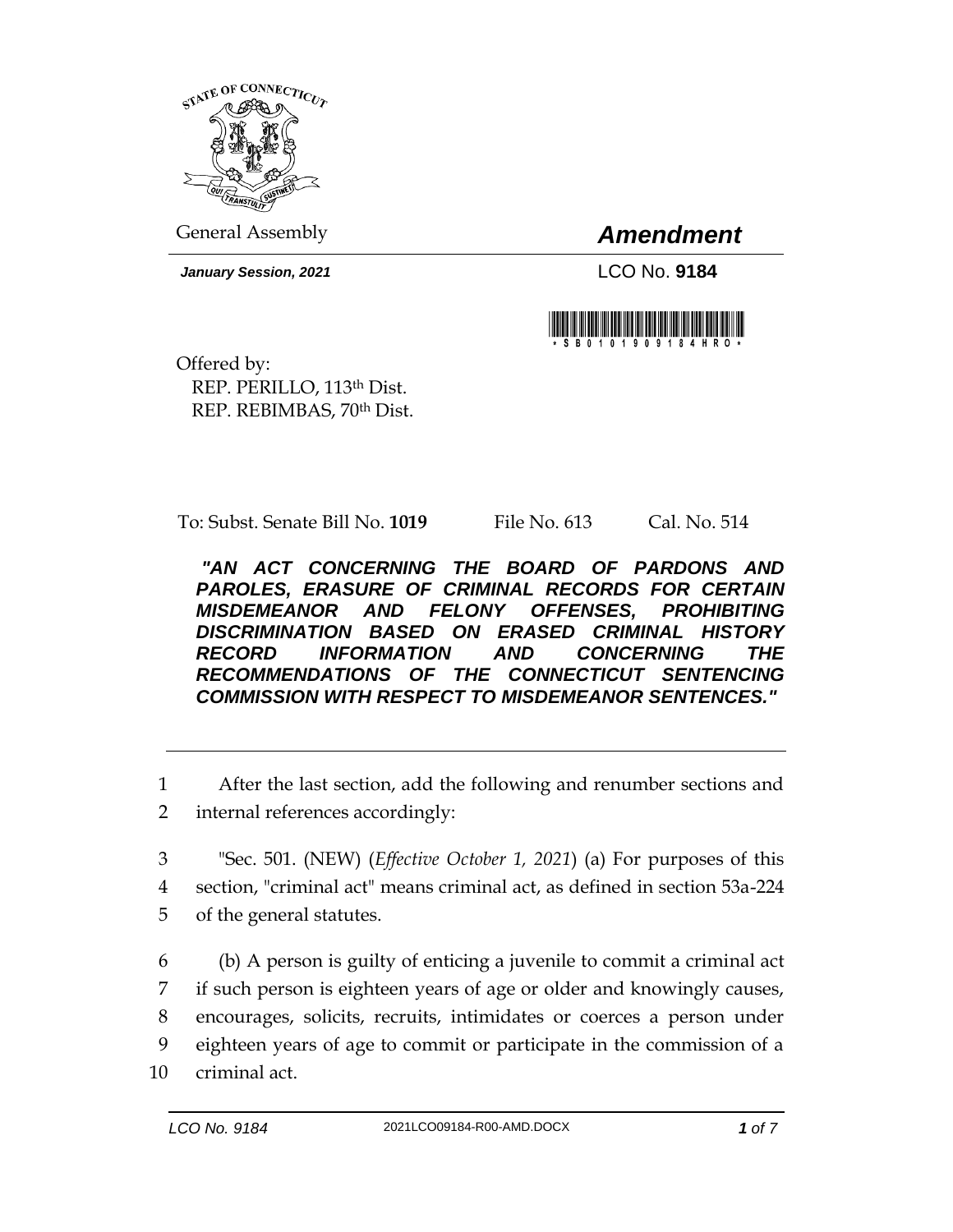(c) Enticing a juvenile to commit a criminal act is a class D felony.

 Sec. 502. Subsection (e) of section 46b-133 of the general statutes is repealed and the following is substituted in lieu thereof (*Effective October 1, 2021*):

 (e) When a child is arrested for the commission of a delinquent act and is placed in detention pursuant to subsection (c) of this section, such child may be detained pending a hearing which shall be held on the business day next following the child's arrest. No child may be detained after such hearing unless the court determines, based on the available facts, that (1) there is probable cause to believe that the child has committed the acts alleged, (2) there is no less restrictive alternative available, and (3) through the use of the detention risk screening instrument developed pursuant to section 46b-133g, that there is (A) probable cause to believe that the level of risk the child poses to public safety if released to the community prior to the court hearing or disposition cannot be managed in a less restrictive setting; (B) a need to hold the child in order to ensure the child's appearance before the court or compliance with court process, as demonstrated by the child's previous failure to respond to the court process, or (C) a need to hold the child for another jurisdiction. Such probable cause may be shown by sworn affidavit in lieu of testimony. No child shall be released from detention who is alleged to have committed a serious juvenile offense except by order of a judge of the Superior Court. The court may, in its discretion, consider as an alternative to detention a suspended detention order with graduated sanctions to be imposed based on the detention risk screening for such child, using the instrument developed pursuant to section 46b-133g. Any child confined in a community correctional center or lockup shall be held in an area separate and apart from any adult detainee, except in the case of a nursing infant, and no child shall at any time be held in solitary confinement. **[**or held for a period that exceeds six hours.**]** When a female child is held in custody, she shall, as far as possible, be in the charge of a woman attendant.

Sec. 503. Subsection (k) of section 46b-133 of the general statutes is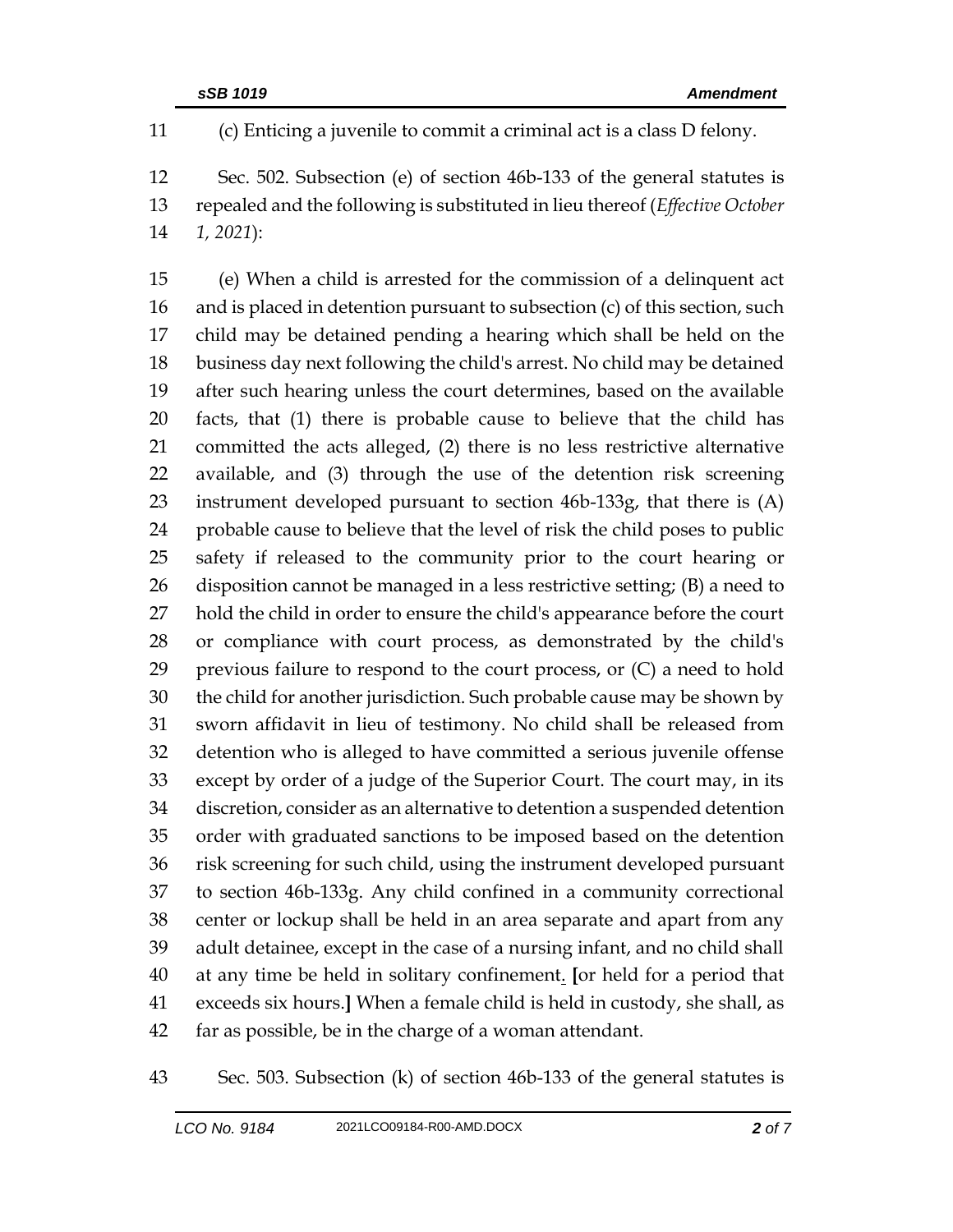repealed and the following is substituted in lieu thereof (*Effective October 1, 2021*):

 (k) For purposes of subsections (c) and (e) of this section, a child may be determined to pose a risk to public safety if such child (1) has previously been adjudicated as delinquent for or convicted of or pled 49 guilty or nolo contendere to two or more felony offenses, (2) has had **[**two**]** one or more prior dispositions of probation and is charged with commission of a larceny under subdivision (3) of subsection (a) of section 53a-122 or subdivision (1) of subsection (a) of section 53a-123 or 53 subdivision (1) of subsection (a) of section 53a-124, or (3) is charged with stealing a firearm under section 53a-212, the commission of a violent offense, including any offense committed with or involving the use of a deadly weapon, as defined in section 53a-3, or a violation of section 53a-136a.

 Sec. 504. (NEW) (*Effective October 1, 2021*) (a) The court shall order any child, as defined in section 46b-120 of the general statutes, who is charged with a delinquency offense involving a motor vehicle, as defined in section 46b-133j of the general statutes, for which such child is not yet adjudicated as delinquent, who, during the pendency of a delinquency proceeding, is charged with a subsequent delinquency offense involving a motor vehicle, to be released to the custody of the child's parent or parents, guardian or some other suitable person subject to the condition that the child not leave such parent, guardian or suitable person's residence unless otherwise authorized by the court until each such delinquency proceeding is disposed of.

 (b) If any such child who is released to the custody of such child's parent or parents or guardian pursuant to the provisions of subsection (a) of this section is charged with any violation of such child's conditions of release, the court shall find such child to pose a risk to public safety and shall issue an order to detain the child in a detention center pursuant to subsection (i) of section 46b-133 of the general statutes until each delinquency proceeding for any such violation described in this section is disposed of.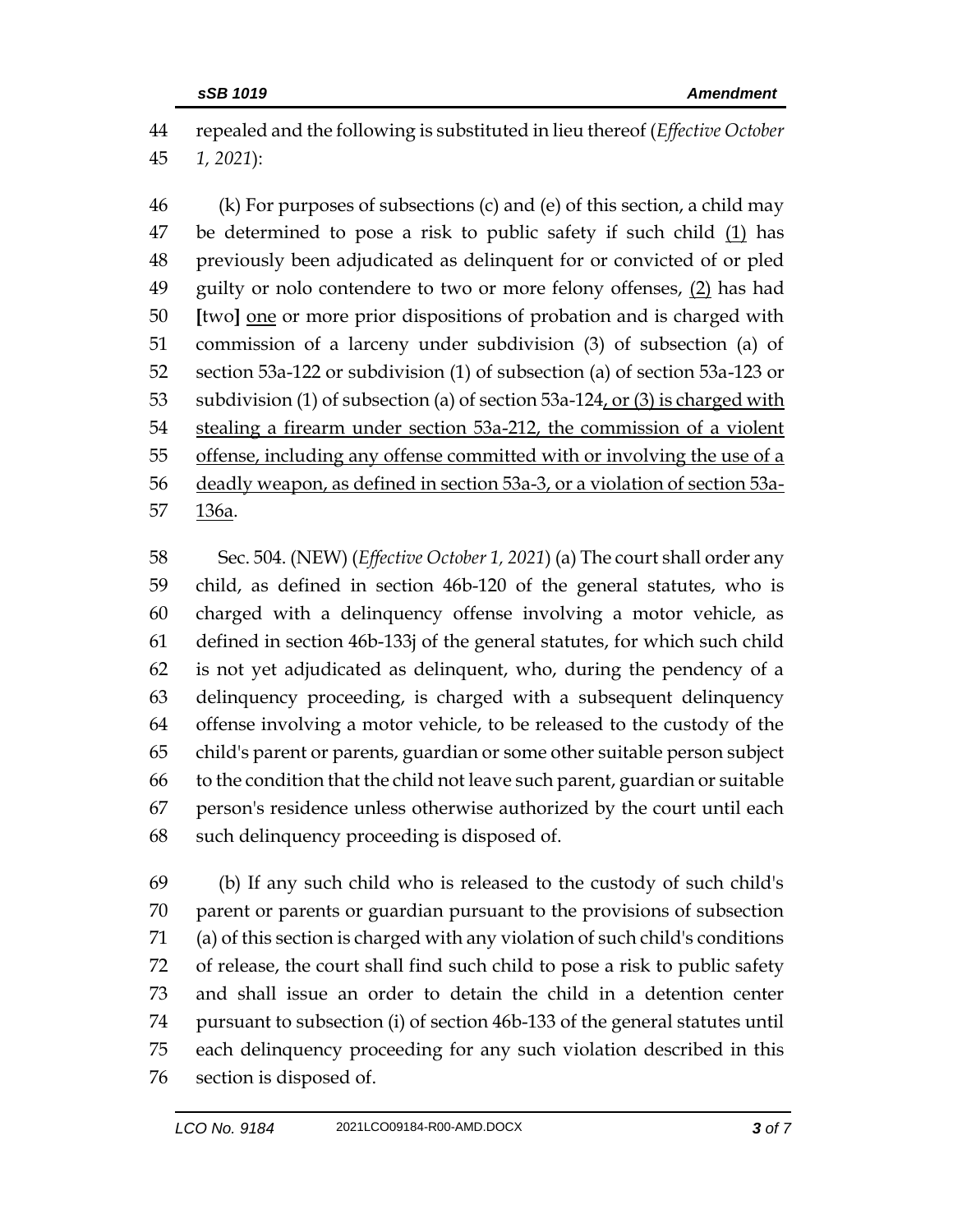| 77 | Sec. 505. Section 46b-6 of the general statutes is repealed and the         |  |
|----|-----------------------------------------------------------------------------|--|
| 78 | following is substituted in lieu thereof (Effective October 1, 2021):       |  |
| 79 | In any pending family relations matter or juvenile matter under             |  |
| 80 | chapter 815t in which the juvenile has previously been adjudicated as       |  |
| 81 | delinquent for or convicted of or pled guilty or nolo contendere to a       |  |
| 82 | felony offense and is charged with (1) commission of a larceny under        |  |
| 83 | subdivision (3) of subsection (a) of section 53a-122, subdivision (1) of    |  |
| 84 | subsection (a) of section 53a-123 or subdivision (1) of subsection (a) of   |  |
| 85 | section 53a-124, (2) stealing a firearm under section 53a-212, or (3) the   |  |
| 86 | commission of a violent offense, including any offense committed with       |  |
| 87 | or involving the use of a deadly weapon, as defined in section 53a-3, or    |  |
| 88 | a violation of section 53a-136a, the court or any judge may cause an        |  |
| 89 | investigation to be made with respect to any circumstance of the matter     |  |
| 90 | which may be helpful or material or relevant to a proper disposition of     |  |
| 91 | the case. Such investigation may include an examination of the              |  |
| 92 | parentage and surroundings of any child, his age, habits and history,       |  |
| 93 | inquiry into the home conditions, habits and character of his parents or    |  |
| 94 | guardians and evaluation of his mental or physical condition. In any        |  |
| 95 | action for dissolution of marriage, legal separation or annulment of        |  |
| 96 | marriage such investigation may include an examination into the age,        |  |
| 97 | habits and history of the parties, the causes of marital discord and the    |  |
| 98 | financial ability of the parties to furnish support to either spouse or any |  |
| 99 | dependent child.                                                            |  |
|    |                                                                             |  |

 Sec. 506. Subsections (a) and (b) of section 46b-127 of the general statutes are repealed and the following is substituted in lieu thereof (*Effective October 1, 2021*):

 (a) (1) The court shall automatically transfer from the docket for juvenile matters to the regular criminal docket of the Superior Court the 105 case of any child charged with the commission of  $(A)$  a capital felony under the provisions of section 53a-54b in effect prior to April 25, 2012, a class A felony, **[**or**]** (B) a class B felony, except as provided in subparagraph (C) of this subdivision or subdivision (3) of this subsection, or a violation of section 53a-54d, or (C) a felony when such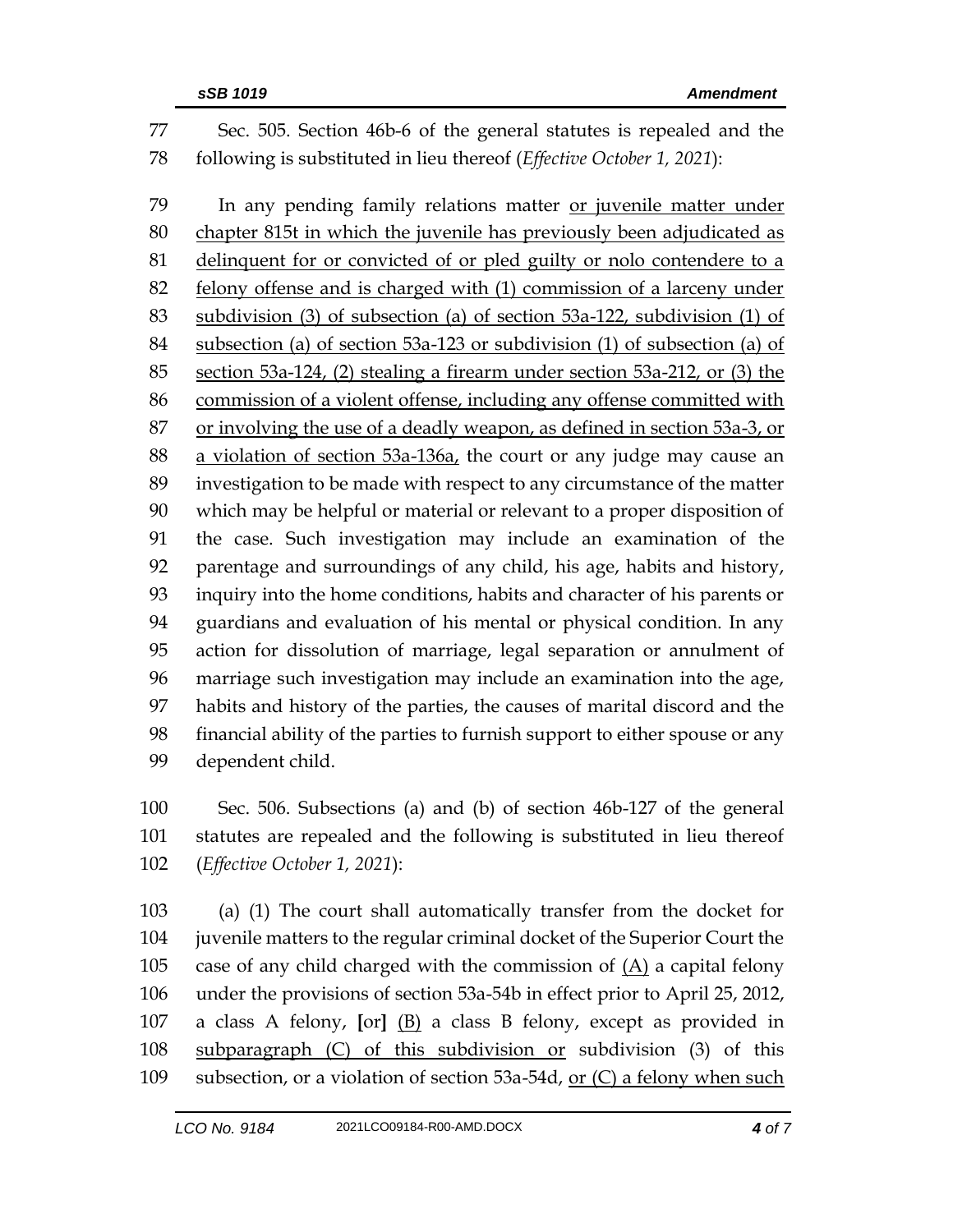child is a serious juvenile repeat offender, as defined in subdivision (10) of section 46b-120, provided such offense was committed after such child attained the age of fifteen years and counsel has been appointed for such child if such child is indigent. Such counsel may appear with the child but shall not be permitted to make any argument or file any motion in opposition to the transfer. The child shall be arraigned in the regular criminal docket of the Superior Court at the next court date following such transfer, provided any proceedings held prior to the finalization of such transfer shall be private and shall be conducted in such parts of the courthouse or the building in which the court is located that are separate and apart from the other parts of the court which are then being used for proceedings pertaining to adults charged with crimes.

 (2) A state's attorney may, at any time after such arraignment, file a motion to transfer the case of any child charged with the commission of a class B felony or a violation of subdivision (2) of subsection (a) of section 53a-70 to the docket for juvenile matters for proceedings in accordance with the provisions of this chapter.

 (3) No case of any child charged with the commission of a violation of section 53a-55, 53a-59b, 53a-71 or 53a-94, subdivision (2) of subsection (a) of section 53a-101, section 53a-112, 53a-122 or 53a-129b, subdivision (1), (3) or (4) of subsection (a) of section 53a-134, section 53a-196c, 53a- 196d or 53a-252 or subsection (a) of section 53a-301 shall be transferred from the docket for juvenile matters to the regular criminal docket of the 134 Superior Court, except as provided in this subdivision or subparagraph (C) of subdivision (1) of this subsection. Upon motion of a prosecutorial official, the superior court for juvenile matters shall conduct a hearing to determine whether the case of any child charged with the commission of any such offense shall be transferred from the docket for juvenile matters to the regular criminal docket of the Superior Court. The court shall not order that the case be transferred under this subdivision unless the court finds that (A) such offense was committed after such child attained the age of fifteen years, (B) there is probable cause to believe the child has committed the act for which the child is charged, and (C)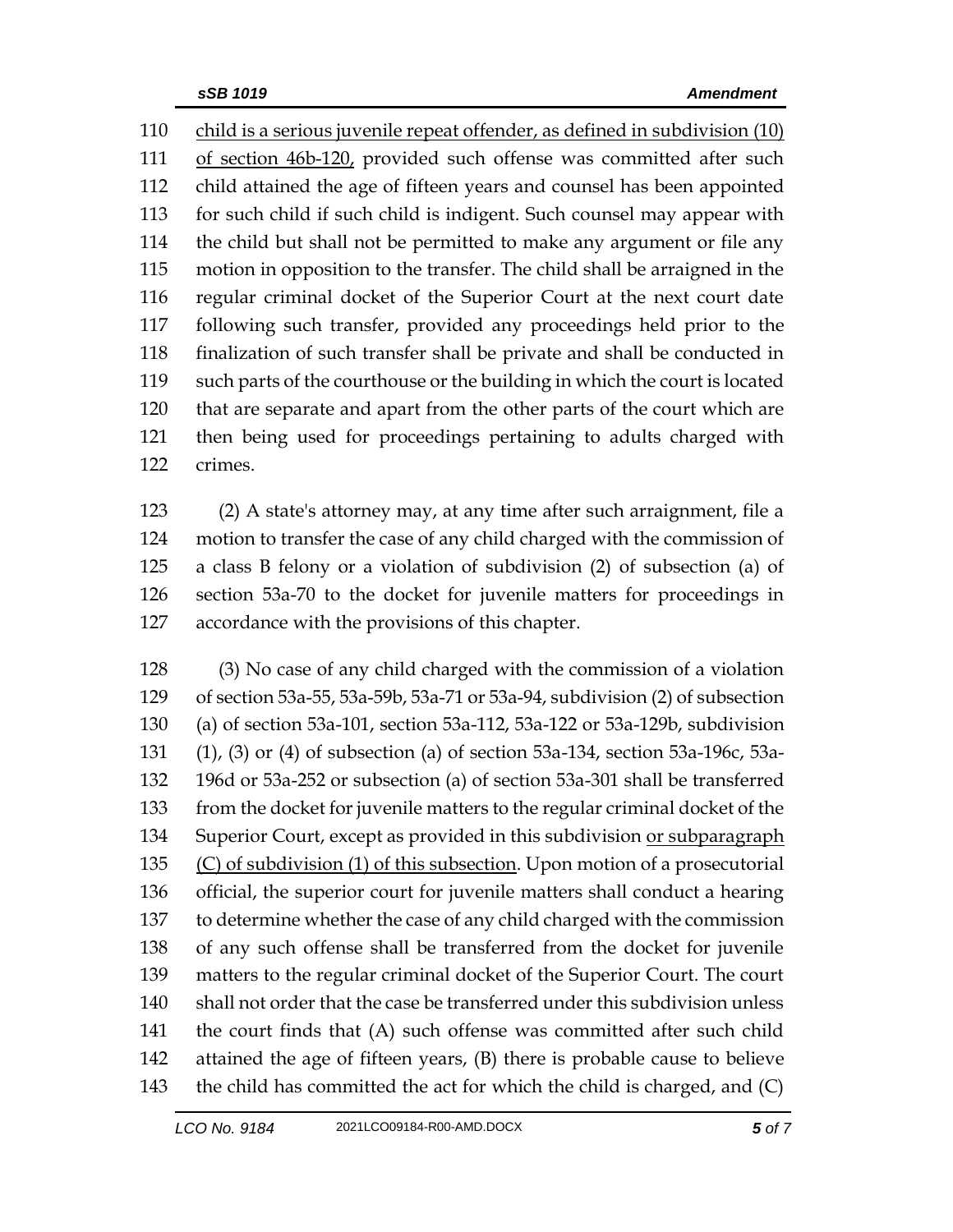after considering the best interests of the child, **[**and**]** the best interests of the public will not be served by maintaining the case in the superior court for juvenile matters. In making such findings, the court shall consider (i) any prior criminal or juvenile offenses committed by the child, (ii) the seriousness of such offenses, (iii) any evidence that the child has intellectual disability or mental illness, and (iv) the availability of services in the docket for juvenile matters that can serve the child's needs. Any motion under this subdivision shall be made, and any hearing under this subdivision shall be held, not later than thirty days after the child is arraigned in the superior court for juvenile matters.

 (b) **[**Upon**]** Except as provided in subsection (a) of this section, upon motion of a prosecutorial official, the superior court for juvenile matters shall conduct a hearing to determine whether the case of any child charged with the commission of a class C, D or E felony or an unclassified felony shall be transferred from the docket for juvenile matters to the regular criminal docket of the Superior Court. The court shall not order that the case be transferred under this subdivision unless the court finds that (1) such offense was committed after such child attained the age of fifteen years, (2) there is probable cause to believe the child has committed the act for which the child is charged, and (3) after considering the best interests of the child, **[**and**]** the best interests of the public will not be served by maintaining the case in the superior court for juvenile matters. In making such findings, the court shall consider (A) any prior criminal or juvenile offenses committed by the child, (B) the seriousness of such offenses, (C) any evidence that the child has intellectual disability or mental illness, and (D) the availability of services in the docket for juvenile matters that can serve the child's needs. Any motion under this subdivision shall be made, and any hearing under this subdivision shall be held, not later than thirty days after the child is arraigned in the superior court for juvenile matters.

 Sec. 507. Subsection (a) of section 54-76b of the general statutes is repealed and the following is substituted in lieu thereof (*Effective October 1, 2021*):